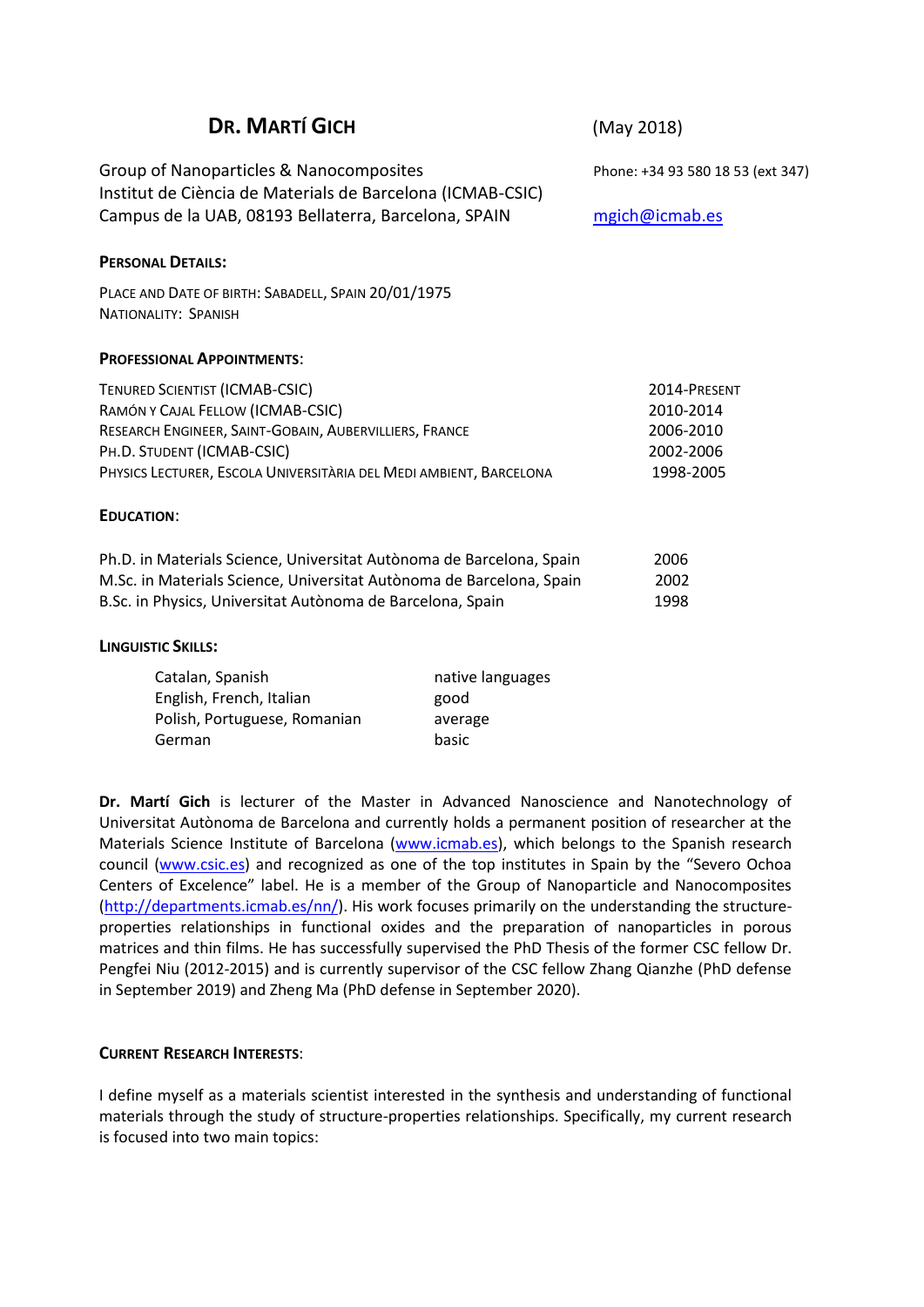- I- **Preparation of functional oxides for applications.** The goal is to achieve significant advances in the preparation of oxides on supports compatible with its integration into devices. A first research line deals with the sol-gel synthesis of functional oxides on Si. A second line in this topic is the preparation of metal oxides based in  $\varepsilon$ -Fe<sub>2</sub>O<sub>3</sub> in form of thin films for magneto-optical, magnetic and magnetoelectric applications.
- II- **Technological applications of porous nanocomposite materials.** This research topic aims at exploiting my expertise in this type of systems in a context of highly applied research in close collaboration with industry. Specific examples are i) the development of porous carbon/nanoparticle composites as electrodes in electrochemical sensors for the semicontinuous monitoring of water contaminants and ii) the development of mesoporous silica/metal oxide nanocomposites for drug delivery and medical imaging applications.

**FORMER RESEARCH INTERESTS:** Metallic glasses, nanocrystalline alloys and glass-ceramics.

### **—PUBLISHED PAPERS —**

### **(h-index=21; 984 citations in** ISI Web of Knowledge with: Author=(gich m)**, May 2018)**

- **1.** "Unveiling a new high-temperature ordered magnetic phase in ε-Fe<sub>2</sub>O<sub>3</sub>" J.L. Garcia-Muñoz, A. Romaguera, F. Fauth, J. Nogués, M. Gich, *Chemistry of Materials* **29** (2017) 9705-9713.
- **2.** "Piezo-generated charge mapping revealed through direct piezoelectric force microscopy", A. Gómez, M. Gich, A. Carretero-Genevrier, T. Puig, X. Obradors, *Nature Communications* **8** (2017) 1113.
- **3.** "Electrical and mechanical switching of resistive states in semiconducting BaTiO<sub>3-δ</sub> films on Si", A. Gómez, J. M. Vila-Fungairiño, R. Moalla, G. Saint-Girons, J. Gàzquez, M. Varela, R. Bachelet, M. Gich, F. Rivadulla, A. Carretero-Genevrier, *Small* **13** (2017)170164.
- **4.** "Carbon-silica composites to produce highly robust thin-film electrochemical microdevices", P. Niu, L. Asturias-Arribas, X. Jordà, A. R. Goñi, A. Roig, M. Gich, C. Fernández-Sánchez, *Advanced Materials Technologies* **2** (2017) 1700163.
- **5.** "Screen-printed electrodes made of a bismuth nanoparticle porous carbon nanocomposite applied to the determination of heavy metal ions", P. Niu, C. Fernández-Sánchez, M. Gich, C. Navarro-Hernández, P. Fanjul-Bolado, and A. Roig, *Microchimica Acta* **183** (2016) 617.
- **6.** "Gold nanotriangles decorated with superparamagnetic iron oxide nanoparticles: a compositional and microstructural study" J.A. Hachtel, S. Yu , A.R. Lupini, S.T. Pantelidea, M. Gich, A. Laromaine, A. Roig, *Faraday Discussions*, **191** (2016) 215.
- **7.** "Alignment under magnetic field of mixed Fe2O3/SiO2 colloidal mesoporous particles induced by shape anisotropy", J.G. Li, G. Fornasieri, A. Bleuzen, M. Gich, A. Gloter, F. Bouquet, M. Impéror-Clerc, *Small* **12** (2016) 5981.
- **8.** "Electrochemically Active Thin Carbon Films with Enhanced Adhesion to Silicon Substrates", P. Niu, L. Asturias-Arribas, M. Gich, C. Fernández-Sánchez, A. Roig, *ACS Applied Materials & Interfaces* **8** (2016) 31092.
- **9.** "Preparation of macroporous quartz films in silicon by chemical solution deposition" A. Carretero-Genevrier, M. Gich, *Journal of Visualized Experiments* (2015) e53543.
- **10.** "Screen-printed electrodes made of a bismuth nanoparticle porous carbon nanocomposite applied to the determination of heavy metal ion" P. Niu, C. Fernandez Sanchez,M. Gich, C. Navarro-Hernandez, P. Fanjul, A. Roig, *Microchimica Acta* 183 (2015) 617-623.
- **11.** "Integration of functional complex oxide nanomaterials on silicon" J. M. Vila-Fungairiño, R. Bachelet, G. Saint-Girons, M. Gendry, M. Gich, J. Gàzquez, E. Ferain, F. Rivadulla, J. Rodríguez-Carvajal, N. Mestres, A. Carretero-Genevrier, Frontiers in Physics 3 (2015) 38.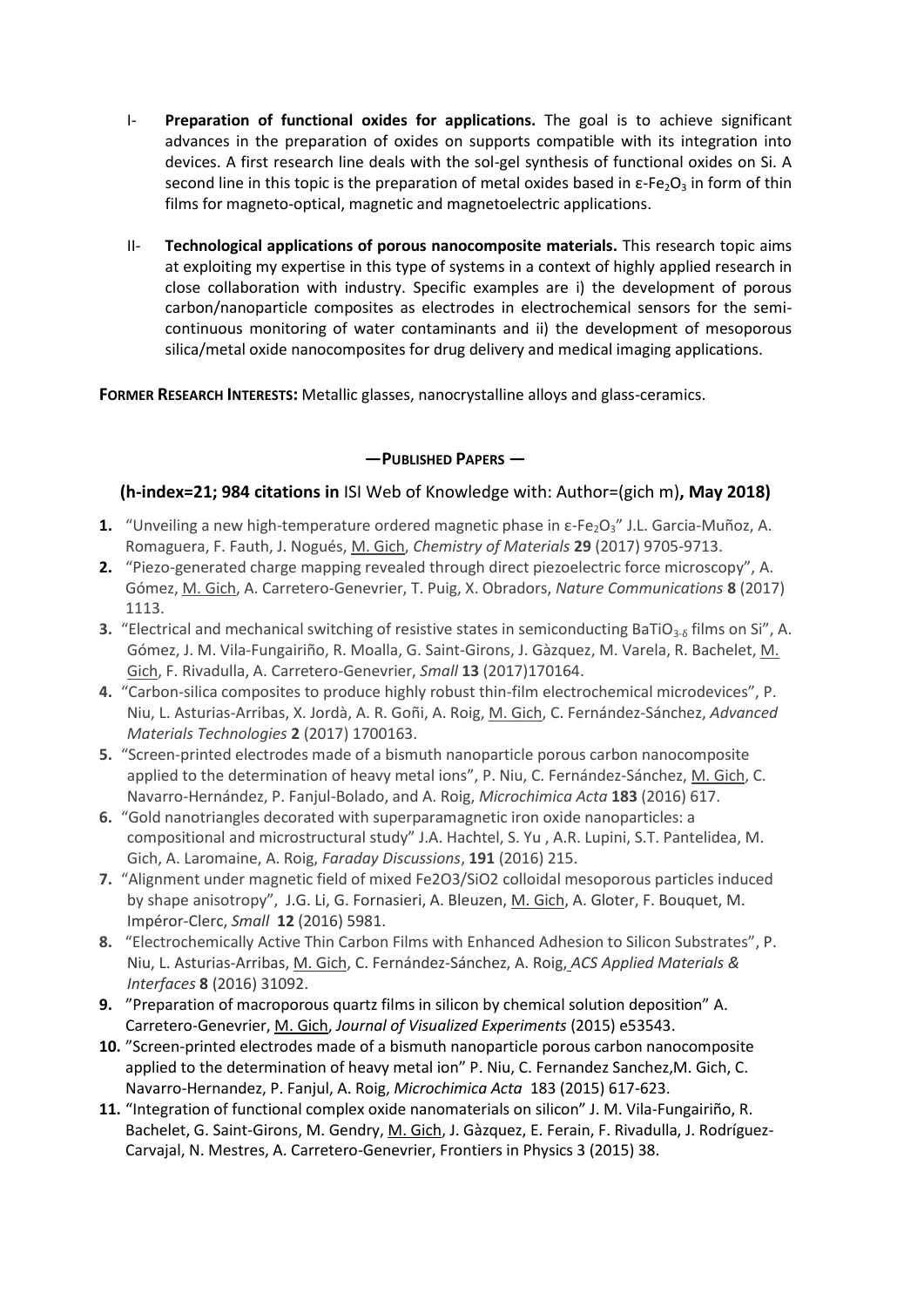- **12.** "Electroanalytical Assessment of heavy Metals in Waters with Bismuth Nanoparticle-Porous Carbon Paste Electrodes", P. Niu, C. Fernández-Sánchez, M. Gich, C. Ayora, A. Roig, *Electrochimica Acta* 165 (2015) 155-161.
- **13.** "[Crystallization of hollow mesoporous silica nanoparticles"](http://apps.webofknowledge.com/full_record.do?product=UA&search_mode=GeneralSearch&qid=5&SID=U1XWWROoxO3CLyEpdci&page=1&doc=1) G. L. Drisko, A. Carretero-Genevrier, A. Perrot, Alexandre, M. Gich, J. Gàzquez, J. Rodríguez-Carvajal, L. Favre, D. Grosso, C. Boissière, C. Sanchez, *Chemical Communications* 51 (2015) 164-167.
- **14.** "Chiral Habit selection on nanostructured epitaxial quartz films" A. Carretero-Genevrier, M. Gich, L. Picas, C. Sanchez , J. Rodríguez-Carvajal, *Faraday Discussions* 179 (2015) 227-233.
- **15.** [Crystallization of hollow mesoporous silica nanoparticles. G](http://apps.webofknowledge.com/full_record.do?product=UA&search_mode=GeneralSearch&qid=5&SID=U1XWWROoxO3CLyEpdci&page=1&doc=1). L. Drisko, A. Carretero-Genevrier, A. Perrot, Alexandre, M. Gich, J. Gàzquez, J. Rodríguez-Carvajal L. Favre, D. Grosso, C. Boissière, C. Sanchez, *Chemical Communications* **51** (2015) 164-167.
- **16.** "[Zero-field quantum tunneling relaxation of the molecular spin in Fe-8 observed by Fe-57](http://apps.webofknowledge.com/full_record.do?product=UA&search_mode=GeneralSearch&qid=5&SID=U1XWWROoxO3CLyEpdci&page=1&doc=2)  [Mössbauer spectrometry"](http://apps.webofknowledge.com/full_record.do?product=UA&search_mode=GeneralSearch&qid=5&SID=U1XWWROoxO3CLyEpdci&page=1&doc=2) E. Molins, M. Gich, J. Tejada, J. M. Grenèche, F. Macià, *Europhysics Letters* **108** (2014) 47004.
- **17.** "Water-[Induced Phase Separation Forming Macrostructured Epitaxial Quartz Films on Silicon"](http://apps.webofknowledge.com/full_record.do?product=UA&search_mode=GeneralSearch&qid=5&SID=U1XWWROoxO3CLyEpdci&page=1&doc=3) G. L. Drisko, A. Carretero-Genevrier, M. Gich, J. Gàzquez, D. Ferrah, D. Grosso, C. Boissière, J. Rodríguez-Carvajal, C. Sanchez, *Advanced Functional Materials* **24** (2014) 5494-5502.
- **18.** "Multiferroic Iron Oxide Thin Films at Room Temperature", M. Gich\*, I. Fina, A. Morelli, F. Sánchez, M. Alexe, J. Gàzquez, J. Fontcuberta, A. Roig, *Advanced Materials* **26** (2014) 4645- 4652.
- **19.** "[Electronic and Magnetic Structure of LaSr-2 x 4 Manganese Oxide Molecular Sieve Nanowires](http://apps.webofknowledge.com/full_record.do?product=UA&search_mode=GeneralSearch&qid=5&SID=U1XWWROoxO3CLyEpdci&page=1&doc=5)" J. Gàzquez, A. Carretero-Genevrier, M. Gich, N. Mestres, , M. Varela, *Microscopy and Microanalysis* **20** (2014) 760-766.
- **20.** "Electromagnon in ferrimagnetic ε-Fe<sub>2</sub>O<sub>3</sub> nanograin ceramics" Ch. Kadlec, V. Goian, F. Kadlec, M. Gich, M. Kempa, S. Rols, M. Savinov, J. Prokleska, M. Orlita, S. Kamba *Physical Review B* **88** (2013) 104301.
- **21.** "Facile Synthesis of Porous Bismuth-Carbon Nanocomposites for the Sensitive Detection of Heavy Metals" M. Gich\*, C. Fernández-Sánchez, C. Cotet, P. Niu, A. Roig *Journal of Materials Chemistry A* **1** (2013) 11410-11418.
- **22.** "Soft Chemistry Based Routes to Epitaxial α-Quartz Thin Films with Tunable Textures" A. Carretero-Genevrier, M. Gich, L. Picas, J. Gàzquez, G. L. Drisko, J. Rodríguez-Carvajal, C. Boissière, D. Grosso, C. Sanchez *Science* **340** (2013) 827-831.
- **23.** "Surface reactivity of ferrite nanoparticles by microwave synthesis; comparison with thermal decomposition route" O. Pascu, E. Carenza, M. Gich, S. Estradé, Francesca Peiró, G. Herranz, A. Roig *The Journal of Physical Chemistry C* **116** (2012) 15108-15116.
- **24.** "2D magnetic frames obtained by Microwave assisted synthesis" O. Pascu, M. Gich, G. Herranz, A. Roig, *European Journal of Inorganic Chemistry* (2012) 2656-2660.
- **25.** "Charge transport and Electrochemical Properties of Colloidal Greigite" (Fe<sub>3S4</sub>)", A. Paolella, Ch. George, M. Povia, Y. Zhang, R. Krahne, M. Gich, A. Genovese, A. Falqui, M. Logobardi, P. Guardia, T. Pellegrino, L. Manna, *Chemistry of Materials* **23** (2011) 3762-3768.
- **26.** Epitaxial stabilization of ε-Fe<sub>2</sub>O<sub>3</sub> (00l) thin films on SrTiO<sub>3</sub> (111)", M. Gich\*, J. Gazquez, A. Roig, A. Crespi, J. Fontcuberta, J.C. Idrobo, S.J. Pennycook, M. Varela, V. Skumryev, M. Varela, *Applied Physics Letters* **96** (2010) 112508.
- **27.** "Nanospheres of Silica with an ε-Fe<sub>2</sub>O<sub>3</sub> Single Crystal Nucleus", E. Taboada, A. Roig, M. Gich *ACS Nano* **3** (2009) 3377-3382.
- **28.** "Nonzero orbital moment in high coercivity  $\varepsilon$ -Fe<sub>2</sub>O<sub>3</sub> and low-temperature collapse of the magneto-crystalline anisotropy", Y.-Ch. Tseng, N. M. Souza-Neto, D. Haskel, M. Gich\*, C. Frontera, Anna Roig, Michel van Veenendaal, and Josep Nogués, *Physical Review B* **79** (2009) 094404.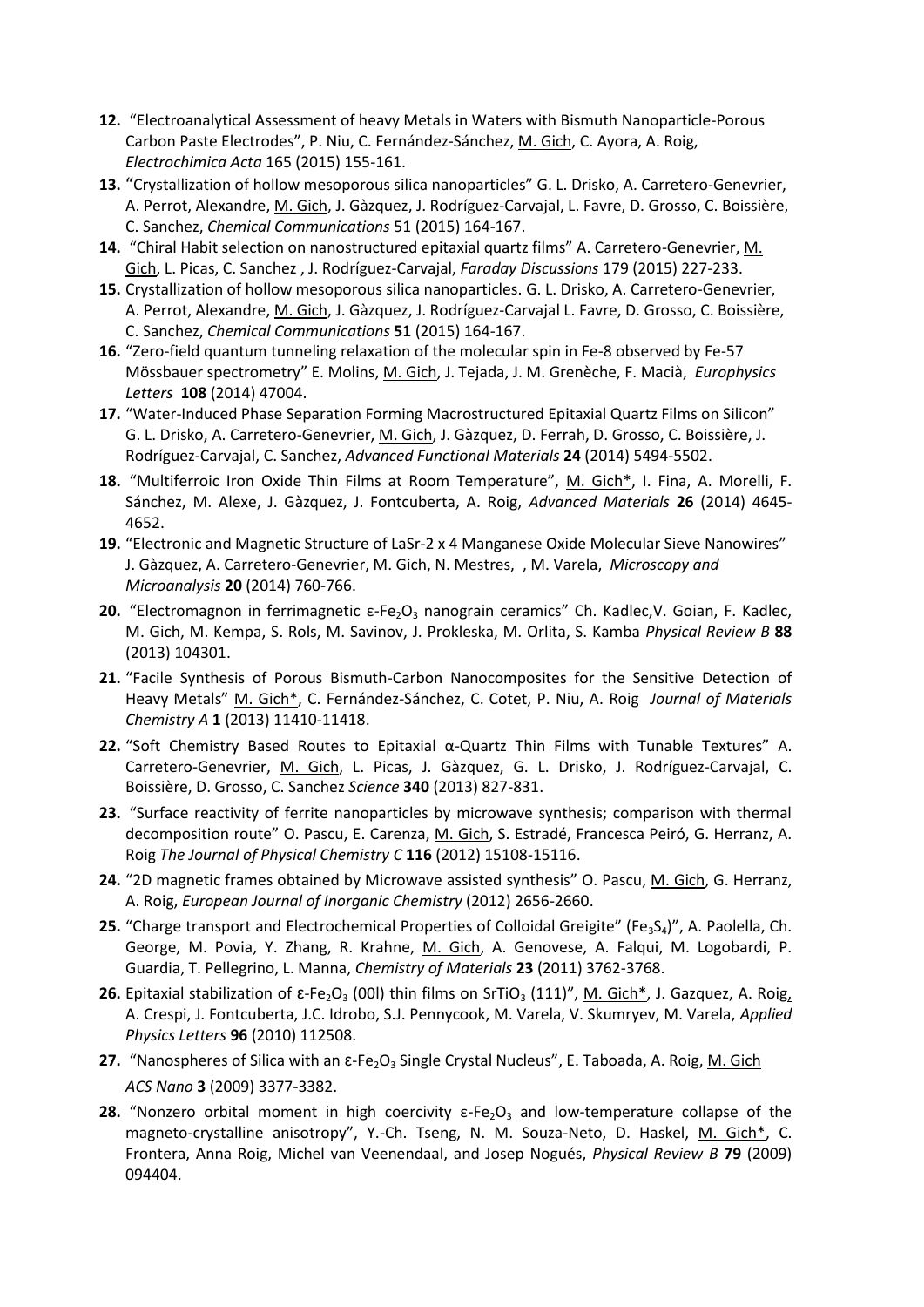- **29.** "Magnetic behaviour of Fe-Cr nanoparticles system" K. Racks, A. Slawska-Waniewska, A. Kryzewski, M. Gich, A. Roig, E.A. Shafranovsky and Yu. I. Petrov, *Journal of Magnetism and Magnetic Materials* **320** (2008) e683–e687.
- **30.** "Stabilization of metastable phases in spatially restricted fields: the case of the Fe<sub>2</sub>O<sub>3</sub> polymorphs", M. Gich, A. Roig, E. Taboada, E. Molins, C. Bonafos, E. Snoeck, *Faraday Discussions* **136** (2007) 345-354.
- **31.** "The Villabeto de la Peña meteorite fall: III. Bulk Chemistry, mineralogy, magnetic properties 57Fe Mössbauer spectroscopy and Raman spectroscopy", J. Llorca, M. Gich, E. Molins, *Meteoritics and Planetary Science* **42** (2007) A117-A182 suppl. S.
- **32.** "Versatility in the mode of coordination {(N), (N, O) , (C, N) , (C, N, O)<sup>2</sup> }of [(η<sup>5</sup>-C<sub>5</sub>H<sub>5</sub>)Fe{(η<sup>5</sup>-C<sub>5</sub>H<sub>4</sub>)-CH=N- C6H4-2OH)}] to palladium (II)", S. Perez, C. López, A. Caubet, X. Solans, M. Font-Bardía, M. Gich, E. Molins, *Journal of Organometallic Chemistry* **692** (2007) 2402-2414.
- **33.** "High and low-temperature crystal and magnetic structures of  $\epsilon$ -Fe<sub>2</sub>O<sub>3</sub> and their correlations to its magnetic properties", M. Gich\*, C. Frontera, A. Roig, E. Taboada, E. Molins, H. R. Rechenberg, J. D. Adrisson, W. A. A. Macedo, C. Ritter, V. Hardy, J. Sort, V. Skumryev, J. Nogués, *Chemistry of Materials* **18** (2006) 3889-3897.
- **34.** "Spin transition in a triazine-based Fe(II) complex: variable-temperature structural, thermal , magnetic and spectroscopic studies", M. Quesada, M. Monrabal, G. Aromí, V. A. De la Peña-O'Shea, M. Gich, E. Molins, O. Roubeau, S. J. Teat, E. McLean, P. Gamez, J. Reedijk, *Journal of Materials Chemistry* **16** (2006) 2669-2676.
- **35.** "Structural and magnetic properties of bulk alloys and aerosol nanoparticles in the Fe<sub>100-x</sub>Cr<sub>x</sub> svstem". E.A. Shafranovsky, Yu.I. Petrov, M. Gich, K. Racka, A. Slawska -Waniewska, A. Roig, E. Molins, *Journal of Alloys and Compounds* **416** (2006) 51–57.
- **36.** "Synthesis and Structural Characteristics of Carbon Aerogels with a High Content of Fe, Co, Ni, Cu, and Pd", L.C. Cotet, M. Gich, A. Roig, I.C. Popescu, V. Cosoveanu, E. Molins, V. Danciu *Journal Non-Crystalline Solids* **352** (2006) 2772–2777.
- **37.** "Magnetoelectric coupling in ε-Fe<sub>2</sub>O<sub>3</sub> nanoparticles" M. Gich<sup>\*</sup>, N. Bellido, C. Frontera, A. Roig, E. Molins, J. Fontcuberta, Ch. Simon, C. Fleta, *Nanotechnology* **17** (2006) 687-691.
- **38.** "Faraday rotation measurements in maghemite-silica aerogels", E. Taboada, R. P. del Real, M. Gich, A. Roig, E. Molins, *Journal of Magnetism and Magnetic Materials* **301** (2006) 175-180.
- **39.** "Structural and magnetic properties of bulk alloys and aerosol nanoparticles in the Fe<sub>100-x</sub>Cr<sub>x</sub> system" E. A. Shafranowsky, Y. I. Petrov, M. Gich, K. Racka, A. Slawska-Waniewska, A. Roig, E. Molins, *Journal of Alloys & Compounds* **416** (2006) 51-57.
- **40.** "Investigations of the stability of  $\{[(\text{tach})_6Fe_8(\mu_3-O)_2(\mu_2-OH)_{12}]Br_2(H_2O)\}Br_3H_2O$ ,  $(Fe_8)$  cluster in aqueous solution by spectroscopic and magnetic methods" E. Rodriguez, M. Gich, A. Roig, E. Molins, N. Nedelko, A. Slawska-Waniewska, A. Szewczyk,, *Polyhedron* **25** (2005) 113-118.
- **41.** "Large coercivity and low-temperature magnetic reorientation in  $\epsilon$ -Fe<sub>2</sub>O<sub>3</sub> nanoparticles", M. Gich, A. Roig, C. Frontera, E. Molins, J. Sort, M. Popovici, G. Chouteau, D. Martín y Marero, J. Nogués, *Journal of Applied Physics* **98** (2005) 044907.
- **42.** "High-quality microwave archeointensity determinations from an early 18<sup>th</sup> century AD English brick klin", Ll. Casas, J. Shaw, M. Gich, J. A. Share, *Geophysical Journal International* **161** (2005) 653-661.
- **43.** "Aerosol nanoparticles in the Fe<sub>1-x</sub>Cr <sub>x</sub> system –room temperature stabilization of the  $\sigma$ -phase and  $\sigma \rightarrow \alpha$  phase transition", M. Gich, E. A. Shafranovsky, A. Roig, A. Ślawska-Waniewska, K. Racka, Ll. Casas, Yu. I. Petrov, E. Molins, M. F. Thomas, *Journal of Applied Physics* **98** (2005) 024303. Also selected for online publication in the *Virtual Journal of Nanoscale Science and Technology* **12** (2005).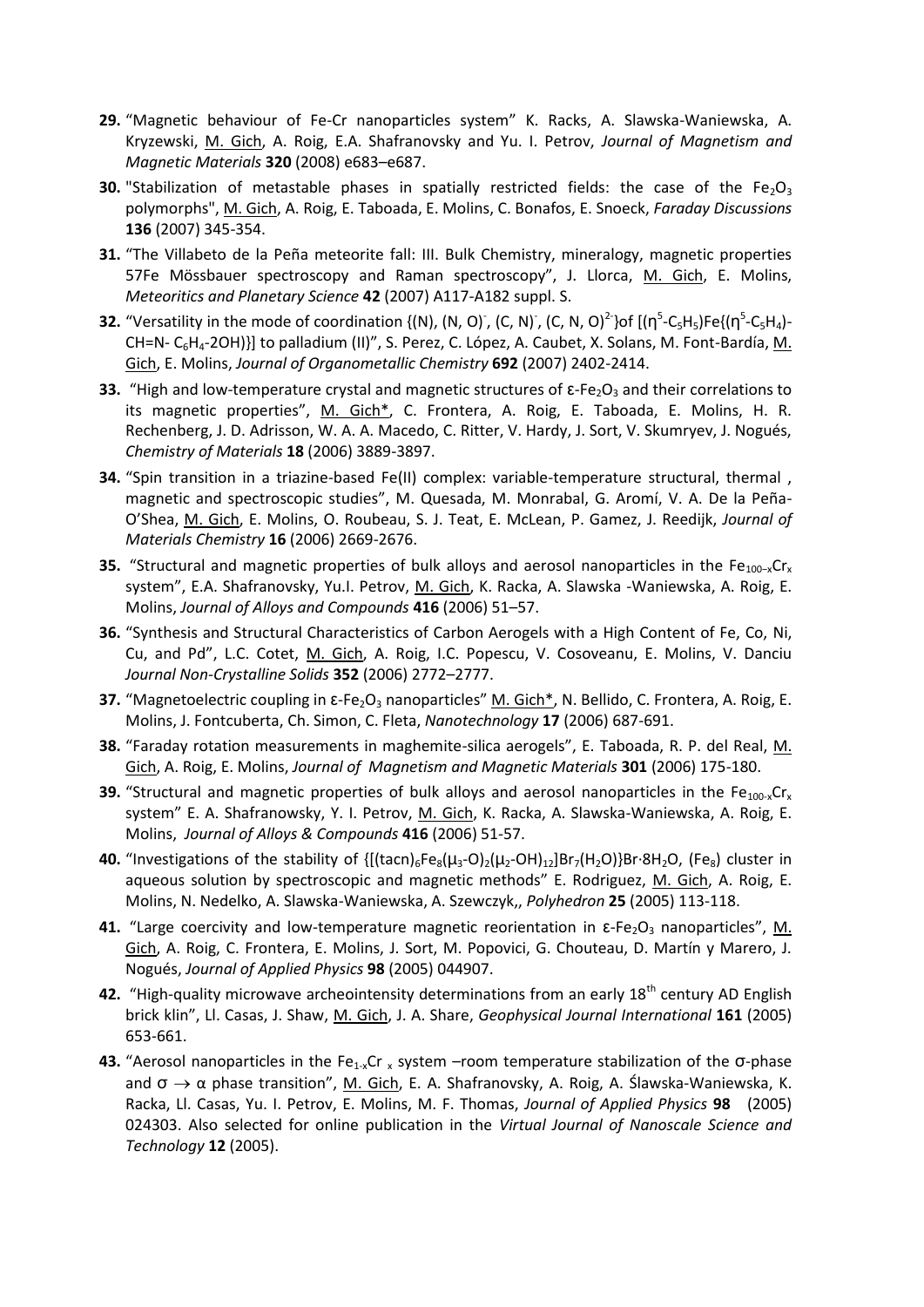- **44.** "Magnetic properties of Fe nanoparticle systems", K. Racka, M. Gich, A. Ślawska-Waniewska, A. Roig, E. Molins, *Journal of Magnetism and Magnetic Materials* **290-291** (2005) 127-130.
- **45.** "Optimized synthesis of the elusive ε-Fe<sub>2</sub>O<sub>3</sub> phase by sol-gel chemistry" M. Popovici, M. Gich, D. Nižňanský, A. Roig, C. Savii, Ll. Casas, E. Molins, K. Zaveta, C. Enache, J. Sort, S. de Brion, G. Chouteau, J. Nogués, *Chemistry of Materials* **16** (2004) 5542-5548.
- **46.** "Effect of surface modifications on magnetic coupling in Fe nanoparticle systems", A. Ślawska-Waniewska, A. Roig, M. Gich, Ll. Casas, K. Racka, N. Nedelko and E. Molins, *Physical Review B* **70** (2004) 054412.
- **47.** "Ultra-porous single phase oxide-silica nanostructured aerogels from ferrous precursors", M. Popovici, M. Gich, A. Roig, Ll. Casas, E. Molins, C. Savii, D. Becherescu, J. Sort, S. Suriñach, J. S. Muñoz, M. D. Baró, J. Nogués, *Langmuir* **20** (2004) 1425-1429.
- **48.** "High-coercivity ultralight transparent magnets", M. Gich, Ll. Casas, A. Roig and E. Molins, J. Sort, S. Suriñach, M.D. Baró, J.S. Muñoz, L. Morellon, M.R. Ibarra, J. Nogués, *Applied Physics Letters* **82** (2003) 4307-4309.
- **49.** "Crystallization of Al<sub>4</sub>Ni<sub>6</sub>Ce glass and its influence on mechanical properties", M. A. Muñoz-Morris, S. Suriñach, M. Gich, M. D. Baró and D. G. Morris, *Acta Materialia* **51** (2003) 1067-1077.
- **50.** "Glass forming ability and crystallization processes in the Al-Ni-Sm system", M Gich, T. Gloriant, S. Suriñach, A. L. Greer, M. D. Baró, *Journal of Non-Crystalline Solids* **289** (2001) 214-220.
- **51.** "Evaluation of the volume fraction during devitrification of Al-based amorphous alloys. T. Gloriant, M Gich, S. Suriñach, A. L. Greer, M. D. Baró, *Materials Science Forum* **343-346** (2000) 365-368.

#### **—PATENTS—**

- **1.** Title: Device and Method for mapping Ferroelectric and/or Piezoelectric Samples Inventors: A. Gómez, M. Gich, A. Carretero-Genevrier, T. Puig, X. Obrador Application number: EP 16382398 Priority date: 18/08/2016
- **2.** "Material Compuesto que comprende una matriz porosa de carbón amorfo y nanopartículas de Bi obtenible mediante un procedimiento sol-gel, procedimiento de obtención y uso" Application Number : P201231869 Date of application: 30/11/2012. Applicant: CSIC Inventors: César Fernandez-Sanchez, Martí Gich, Anna Roig, Liviu Cosmin Cotet
- **3.** "Procédé de préparation d'une couche de quartz-alpha épitaxiée sur support solide, matériau obtenu et applications" Application Number : FR1257101 Date of application: 23/07/2012. Applicants: UPMC, CNRS, CSIC. Inventors: C. Boissière, D. Grosso, A. Carretero, C. Sanchez, M. Gich,
- **4.** "Guide Optique par laser dans vitroceramique" Priority Number: FR2010002789 2000701 Date of application: 01/07/2010. Applicant: Eurokera SNC. Inventors: G. Counil, L. Canova, M. Gich, S. Pelletier, J. Sellier, A. Huignard
- **5.** "Thin fine grained fully dense glass-ceramic seals for SOFC stack" US patent application number 12/947.407. Filing date: 16/11/2010. Applicant: Saint-Gobain Ceramics & Plastics, Inc. Inventors: S. S. Parihar, G. Querel and M. Gich.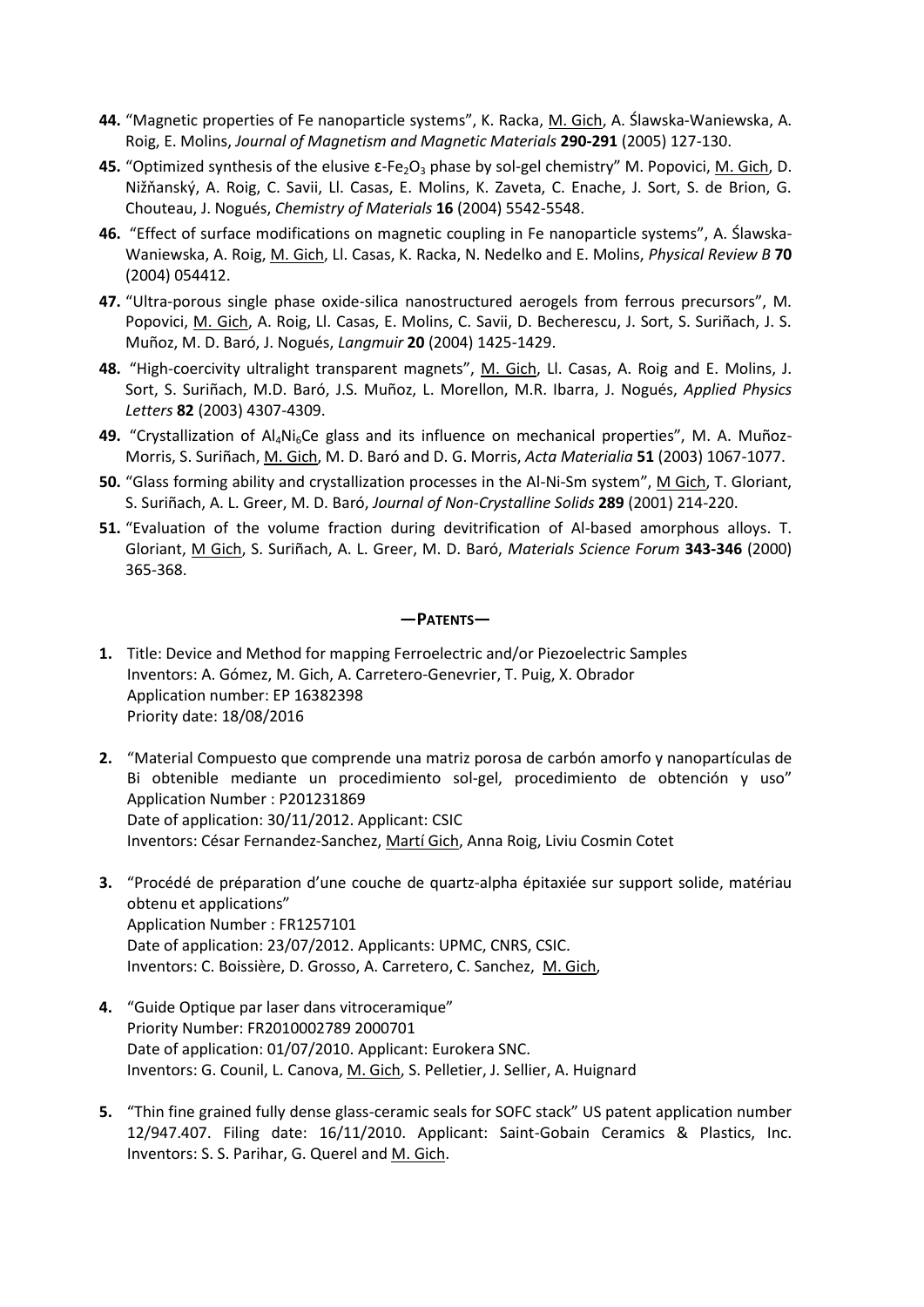**6.** "Glass-ceramic materials and methods of forming". US patent provisional application number US 61-250437. Date of application 09.10.2009 Applicant: Saint-Gobain; Inventors: F. Lienhart, G. Querel and M. Gich.

#### **—BOOK CHAPTERS—**

- **1.** "Multiferroic Oxide Thin Films", M. Gich and Zheng Ma, in *Encyclopedia of Interfacial Chemistry: Surface Science and Electrochemistry*, included in the Elsevier's Reference Module in Chemistry, Molecular Sciences and Chemical Engineering *(*[https://doi.org/10.1016/B978-0-12-409547-](https://doi.org/10.1016/B978-0-12-409547-2.12879-3) [2.12879-3\)](https://doi.org/10.1016/B978-0-12-409547-2.12879-3), Elsevier, 2017
- **2.** "Nanocomposites for Electrochemical Sensor Applications", Niu, P.; Gich, M.; Fernández-Sánchez, C.; Roig, A. Sol–Gel. In *The Sol-Gel Handbook*; Levy, D., Zayat, R., Eds.; Wiley-VCH Verlag GmbH & Co. KgaA: Weinheim, Germany, 2015; pp. 1413–1434. ISBN 978-3-527-67081-9
- **3.** "Catalytic wet peroxide oxidation of reactive azo dyes over iron-containing pillared catalyst" in *Materiales Arcillosos: de la geología a las nuevas aplicaciones*. Pp. 87-98 C. Catrinescu, M. Neamtu, J. Miehe-Brendlé, M. Gich and A. Kettrup Edited in 2006 by the Sociedad Española de Arcillas, M. Suárez, M. A. Vicente, V. Rives and M. J. Sánchez Editors. ISBN: 84-689-6471-9

#### **— PROCEEDINGS—**

- 1. "Mössbauer studies on Ultraporous Fe-oxide/SiO<sub>2</sub> Aerogels" A. Lančok, K. Zavěta, M. Popovici, C. Savii, M. Gich, A. Roig, E. Molins, J. Nogues, K. Bračová, *Hyperfine interactions* **165** (2003) 203-208.
- **2.** "Large Room Temperature Coercivity in ε-Fe<sub>2</sub>O<sub>3</sub> nanoparticles" (extended abstract) J. Nogués, M. Gich, A. Roig, J. Sort, C. Frontera, M. Popovici, V. Skumryev, W. A. A. Macedo, H. R. Rechenberg, E. Molins, Proceedings of the international conference on Composites/nanoengineering, David Hui Editor.
- **3.** "Magnetic properties of Fe-Fe oxide particle systems", K. Racka, M. Gich, A. Roig, A. Krzyzewski, A. Slawska-Waniewska, Archives of Materials Science 25, 4 (2004) pp. 469.
- **4.** "Synthesis and Characterization of Magnetic Aerogels Prepared from Iron and Nickel Precursors", M. Popovicia, A. Roig, C. Savii, M. Gich, M. Benito, E. Molins, D. Becherescu, J. Nogués, Annals of the West University of Timmisoara, Series Chemistry 12, 3 (2003) 1023- 1028.
- **5.** "Cavitation. A miscellaneous topic for the introductory physics course" M. Gich and D. Couso in International Conference Physics Teacher Education Beyond 2000. Selected Contributions, R. Pintó and S. Suriñach editors. Elsevier Editions ISBN 2-84299-312-8 Paris 2001.

#### **—COMPETITIVE RESEARCH PROJECTS AS PRINCIPAL INVESTIGATOR—**

| 1. |                        |                                                                 |
|----|------------------------|-----------------------------------------------------------------|
|    | <b>Funding Agency:</b> | Spanish Government (MINECO)                                     |
|    | Contract:              | MAT2014-61835-EXP                                               |
|    | Start date:            | September 1st 2015                                              |
|    | End date:              | August 31st 2016                                                |
|    | Project title:         | Discovery of new low density materials under negative pressures |
|    | Funds:                 | 54.450€                                                         |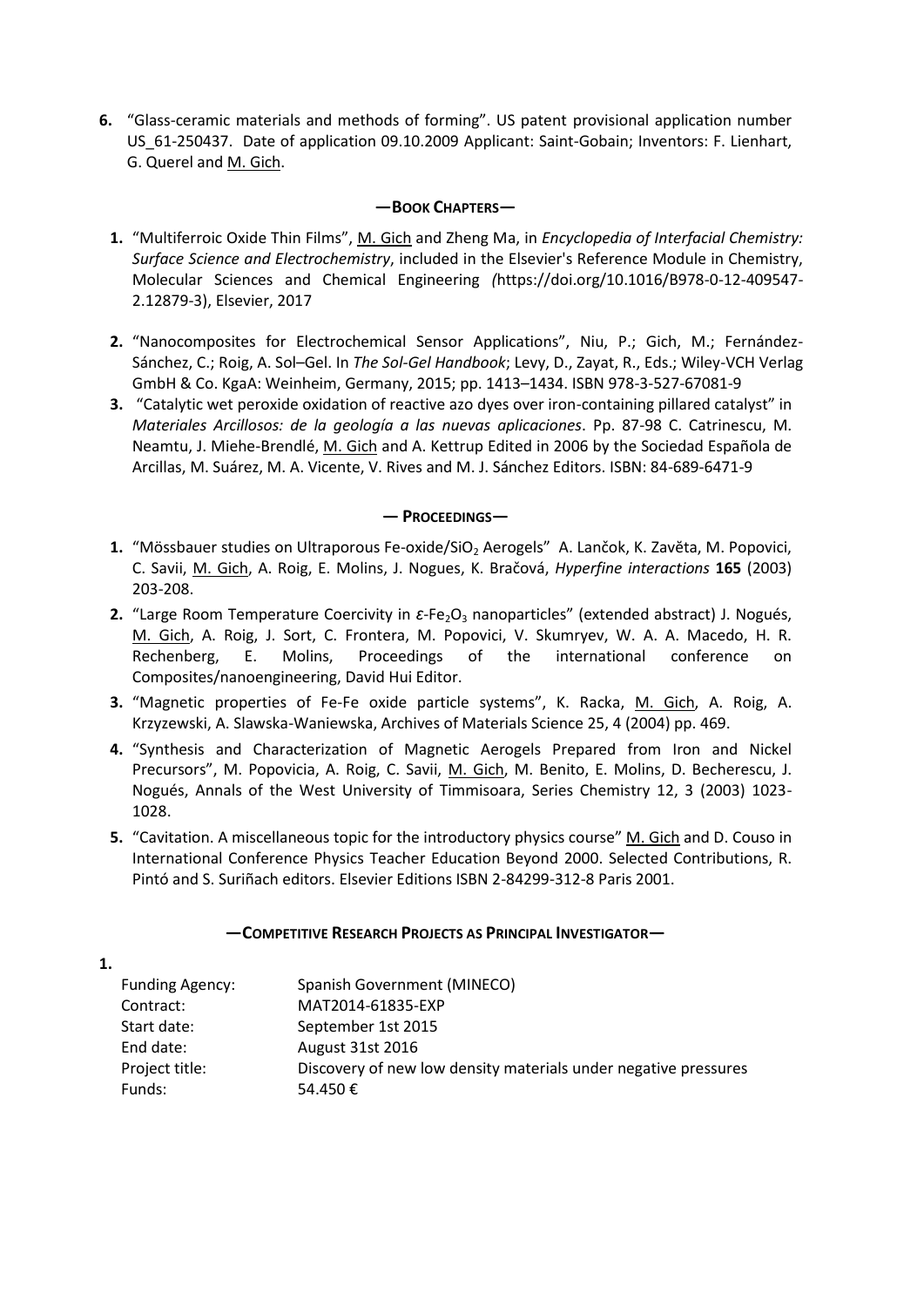# **2.**

| -- |                        |                                                 |
|----|------------------------|-------------------------------------------------|
|    | <b>Funding Agency:</b> | European Union, Marie Curie Actions             |
|    | Contract:              | PCIG09-GA-2011-294168                           |
|    | Start date:            | September 1st 2011                              |
|    | End date:              | March 1st 2015                                  |
|    | Project title:         | Confined synthesis of metastable complex oxides |
|    | Funds:                 | 87.500€                                         |
|    |                        |                                                 |

## **3.**

| <b>Funding Agency:</b>       | Spanish Government (MINECO)                                                                       |
|------------------------------|---------------------------------------------------------------------------------------------------|
| <b>Research Institution:</b> | Institut de Ciència de Materials de Barcelona-CSIC                                                |
| Contract:                    | RyC-2009-04335                                                                                    |
| Start date:                  | April 15th 2010                                                                                   |
| End date:                    | April 15th 2012                                                                                   |
| Project title:               | Relationship between structure and functional properties in oxide<br>nanoparticles and thin films |
| Funds:                       | 15.000€                                                                                           |

# **—COMPETITIVE RESEARCH PROJECTS AS PARTICIPANT—**

# **1.**

| <b>Funding Agency:</b> | Spanish Government (MINECO)                                    |
|------------------------|----------------------------------------------------------------|
| Contract:              | MAT2015-64442-R                                                |
| Start date:            | January 2015                                                   |
| End date:              | December 2018                                                  |
| Project title:         | Desarrollo de Materiales Nanocompuestos de Celulosa Bacteriana |
| Funds:                 | 217.800€                                                       |
| PI: Anna Roig          |                                                                |
|                        |                                                                |

# **2.**

| Spanish Government (MINECO)                                         |
|---------------------------------------------------------------------|
| MAT2012-35324                                                       |
| January 2013                                                        |
| December 2015                                                       |
| Técnicas Avanzadas de Preparación de Nanopartículas y su Evaluación |
| Biomédica y Bioambiental                                            |
| 105.300€                                                            |
|                                                                     |
|                                                                     |

### **3.**

| <b>Funding Agency:</b> | European Union, Marie Curie Actions                                     |
|------------------------|-------------------------------------------------------------------------|
| Contract:              | FP7 OCEAN-2013- Reference 614155                                        |
| Start date:            | November 1st 2013                                                       |
| End date:              | February 1st 2017                                                       |
| Project title:         | Cost-Effective Sensors, interoperable with international existing ocean |
|                        | observing systems, to meet EU policies requirements (COMMON SENSE)      |
| Funds:                 | 104.988 € (out of 4.664.072 €)                                          |
| <b>PI: LFITAT</b>      |                                                                         |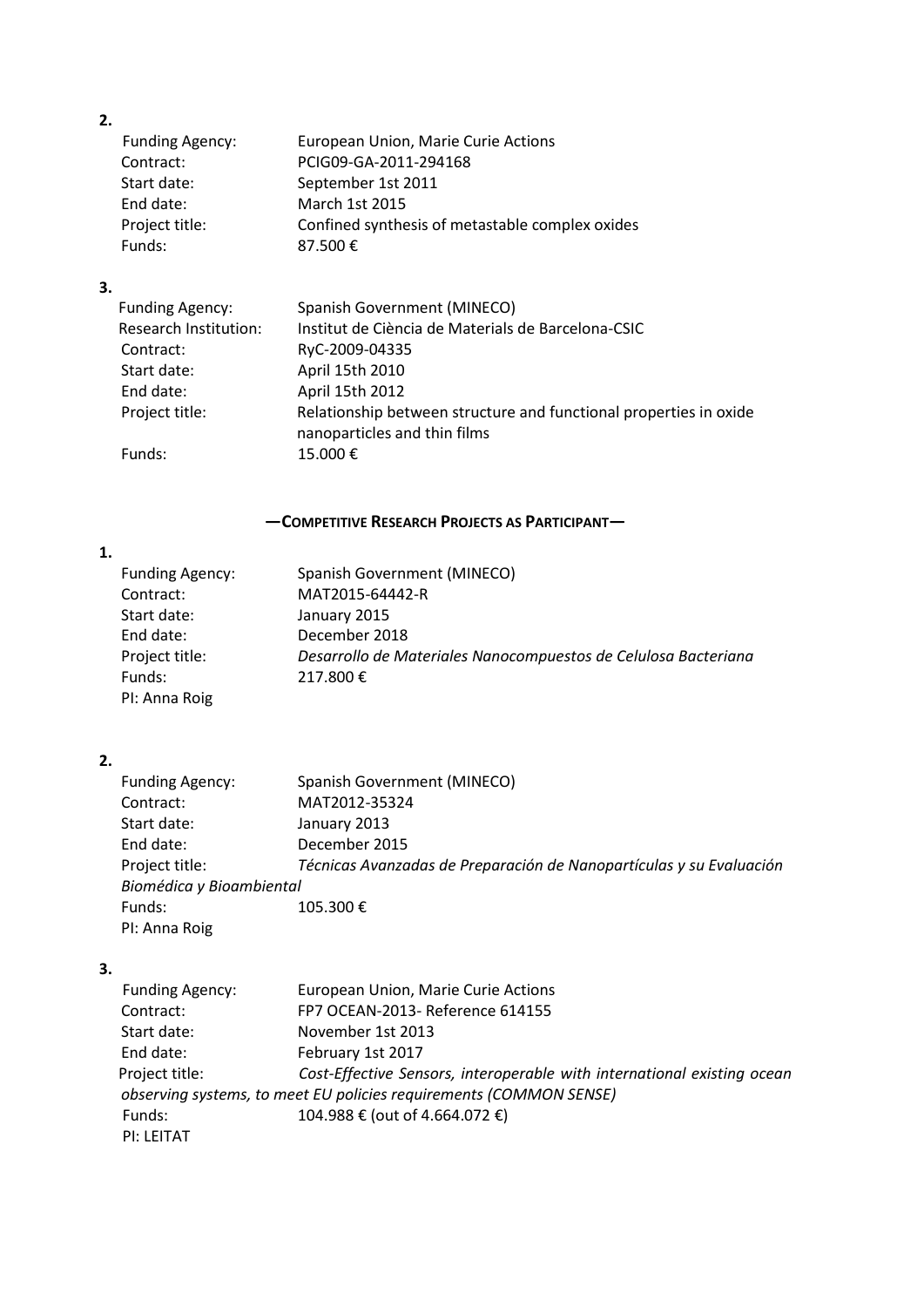#### **—INVITED TALKS AT MEETINGS AND SYMPOSIA—**

- **1.** *Discovering new low density polymorphsvia negative pressure syntehsis.* iPolymorphs workshop, June 2016, Donosti (Spain)
- **2.** *Multiferroicity and magnetoelectric coupling in iron oxides.* Challenges in multiferroics workshop, October 2015, Jülich (Germany)

### **—ATTENDANCE TO MEETINGS AND SYMPOSIA—**

- **3.** Oral presentation: *Stabilisation of metastable multifunctional polymorphs.* Advanced Complex Inorganic Nanomaterials 2011, Namur (Belgium)
- **4.** Oral presentation: *Enlarging the scope of magnetoelectric oxide materials: the case of ε-Fe2O3.* NANOSELECT Workshop 2010. Sant Feliu de Guíxols, Spain, July 2010.
- **5.** Oral presentation: *Magnetic structure and magnetoelectric coupling in ε-Fe2O<sup>3</sup> Nanoparticles*. Polymorphs. 7<sup>th</sup> International Conference on Fine Particle Magnetism (ICFPM-2010), Uppsala, Sweden June 2010.
- **6.** Oral presentation: *Stabilisation of metastable phases in spatially restricted fields: the case of Fe2O3. Polymorphs*. Faraday Discussions 136, London, April 2007.
- **7.** Oral presentation: *Magnetoelectric coupling in ε-Fe2O<sup>3</sup> Nanoparticles*. Symposium U, 2005 MRS Fall Meeting, Boston ,USA, November 2005.
- **8.** Oral presentation: *Sol-gel Synthesis of ε-Fe2O<sup>3</sup> Nanoparticles and Tuning of the Material Magnetic Properties*. MC7: Functional Materials for the 21<sup>st</sup> Century, Edinburgh, United Kingdom, July 2005.
- **9.** Poster: *Several synthetic routes to obtain ultra-light and/or transparent magnetic materials*. III Reunión Nacional de Física del Estado Sólido, San Sebastián, Spain, June 2004.
- **10.** Poster: *Imanes transparentes ultraligeros*. Primera reunión de expertos en tecnologías de fluidos comprimidos, Madrid, Spain, November 2003.
- **11.** Poster: *Ultarlight transparent magnets.* International Conference on Magnetism, Rome, Italy, July 2003.
- **12.** Poster: *Glass forming ability and crystallisation processes in the Al-Ni-Sm system*. International Workshop on Non-crystalline Materials, Bilbao, Spain, September 2000.
- **13.** Oral presentation: *Cavitation. A miscellaneous topic for the introductory physics course*. Physics Teacher Education Beyond 2000, Barcelona, Spain, August 2000.

### *—***STAYS IN RESEARCH CENTRES***—*

- **1.** LMGP-CNRS, Grenoble Institute of Technology, MINATEC (collaboration with Jens Kreisel) Grenoble, France (one week September 2010): Temperature dependent Raman Spectroscopy.
- **2.** Laboratoire CRISMAT/ENSI-Caen CNRS-UMR 6508 (under the supervision of Dr. Charles Simon) Caen, France (6 months, June-September 2006): Magnetoelectric properties of oxides.
- **3.** CEMES-CNRS. (under the supervision of Dr. Caroline Bonafos) Toulouse, France (15 days, January-February 2005): HRTEM studies of magnetic nanoparticles
- **4.** Laboratoire de Physique de l'État Condensé CNRS-UMR 6087.Université du Maine (under the supervision of Dr. Jean-Marc Grenèche) Le Mans, France (15 days, February 2004): Mössbauer spectroscopy under magnetic fields
- **5.** Dipartimento di Chimica Inorganica e Metallurgica. Università degli Studi di Genova (under the supervision of prof. Riccardo Ferro) Genova, Italy (2 months, July-September 1999): Thermodynamics of Al-Ni-Sm alloys.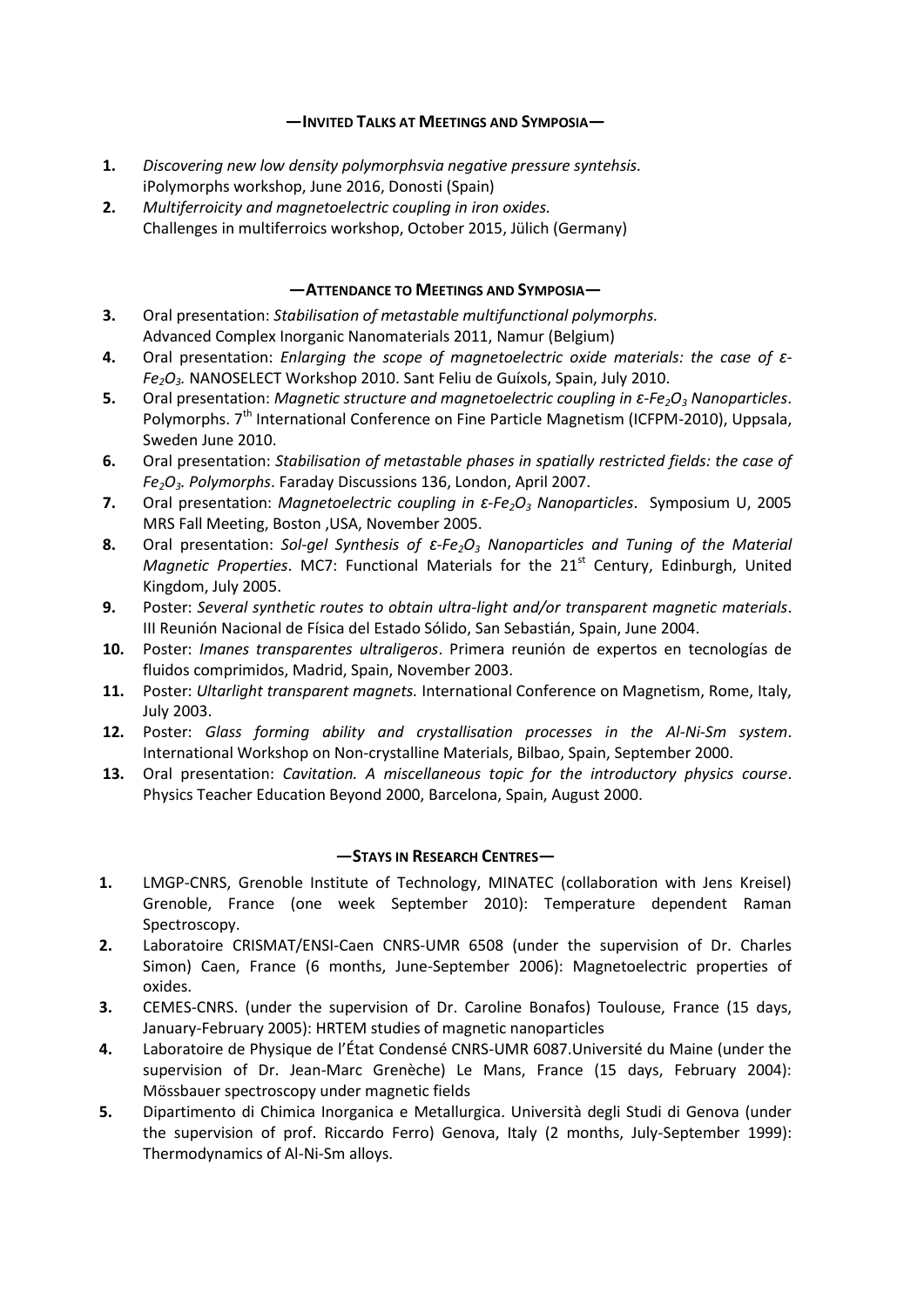#### **—EXPERIMENTS IN LARGE FACILITIES AS MAIN PROPOSER—**

- **1.** Advanced Light Source, Berkeley, USA (August 2018)
- **2.** European Magnetic Field Laboratory, Dresden (January 2018)
- **3.** ALBA Cells Synchrotron, Cerdanyola, Spain. One experiment as main proposer (June 2012)
- **4.** European Synchrotron Radiation Facility (ESRF), Grenoble, France. Two experiments as main proposer (February 2013, April 2005).
- **5.** Institut Laue Langevin (ILL), Grenoble, France. Three experiments as main proposer (May 2012, September 2010, February 2005).

#### *—***ATTENDANCE TO COURSES***—*

- **1.** Management and Communication. Imparted by Mylam Conseil, Aubervilliers, France January 2008.
- **2.** Patents and Intellectual Property, Imparted by the Saint-Gobain IP service, Aubervilliers, France March 2008.
- **3.** Course on Innovation and Creativity Imparted by the Collège de Polythecnique Aubervilliers, France November 2007.
- **4.** European School on Nanosciences and Nanotechnologies (ESSON-2006), Grenoble, France 27/08-15/09 2006.
- **5.** Course on the determination of magnetic structures from neutron powder diffraction. Jaca, Spain September 2005
- **6.** Course on Scanning Electron Microscopy imparted by FEI company. Barcelona, January 2004.
- **7.** Course on manipulation and control of gases. Organized by CSIC. Barcelona, December 2003.
- **8.** Course to become operator of radioactive installations. Spanish Nuclear Council Diploma. Barcelona, February 2002.
- **9.** Barcelona 2001 Euro-Summer School. Electron Crystallography and Cryo-Electron Microscopy on inorganic and organic and biological molecules. Barcelona 23-27 July 2001.

### *—***TEACHING***—*

More than 1250 hours of teaching experience in the following university courses:

- **1.** 2015 present Associate Lecturer *Nanoparticle applications*, Nanotechnology Master, Universitat Autònoma de Barcelona (UAB) (6h per annum)
- **2.** Mathematical Methods and Data Processing, 2<sup>nd</sup> year of B.Sc. Geology studies, theoretical classes, UAB, Barcelona, Spain, 09/2004-09/2005.
- **3.** Materials Science, 2<sup>nd</sup> course of B.Sc.Geology studies, theoretical classes, UAB, Barcelona, Spain, 09/2004-09/2005.
- **4.** General Physics, 1<sup>st</sup> year Chemical Engineering students, theoretical classes, Escola Universitària del Medi Ambient, UAB, Barcelona, Spain, 09/98-09/2005.
- **5.** General Physics, 1<sup>st</sup> year of B.Sc. Chemistry studies, practical classes (problems), UAB, Barcelona, Spain, 09/98-09/2001. Thermodynamics for 2<sup>nd</sup> course of B.Sc. Physics studies, practical classes (laboratory), UAB, Barcelona, Spain, 09/98-09/2001.

#### **—SUPERVISION OF PHD THESIS—**

**Niu Pengfei** *Carbon Xerogel Nanocomposite Materials for Electrochemical Devices: Application to Heavy Metal Detection* (18/09/2015) Co-supervised with Dr. César Fernández-Sánchez. Now associate lecturer at Tianjin University (China)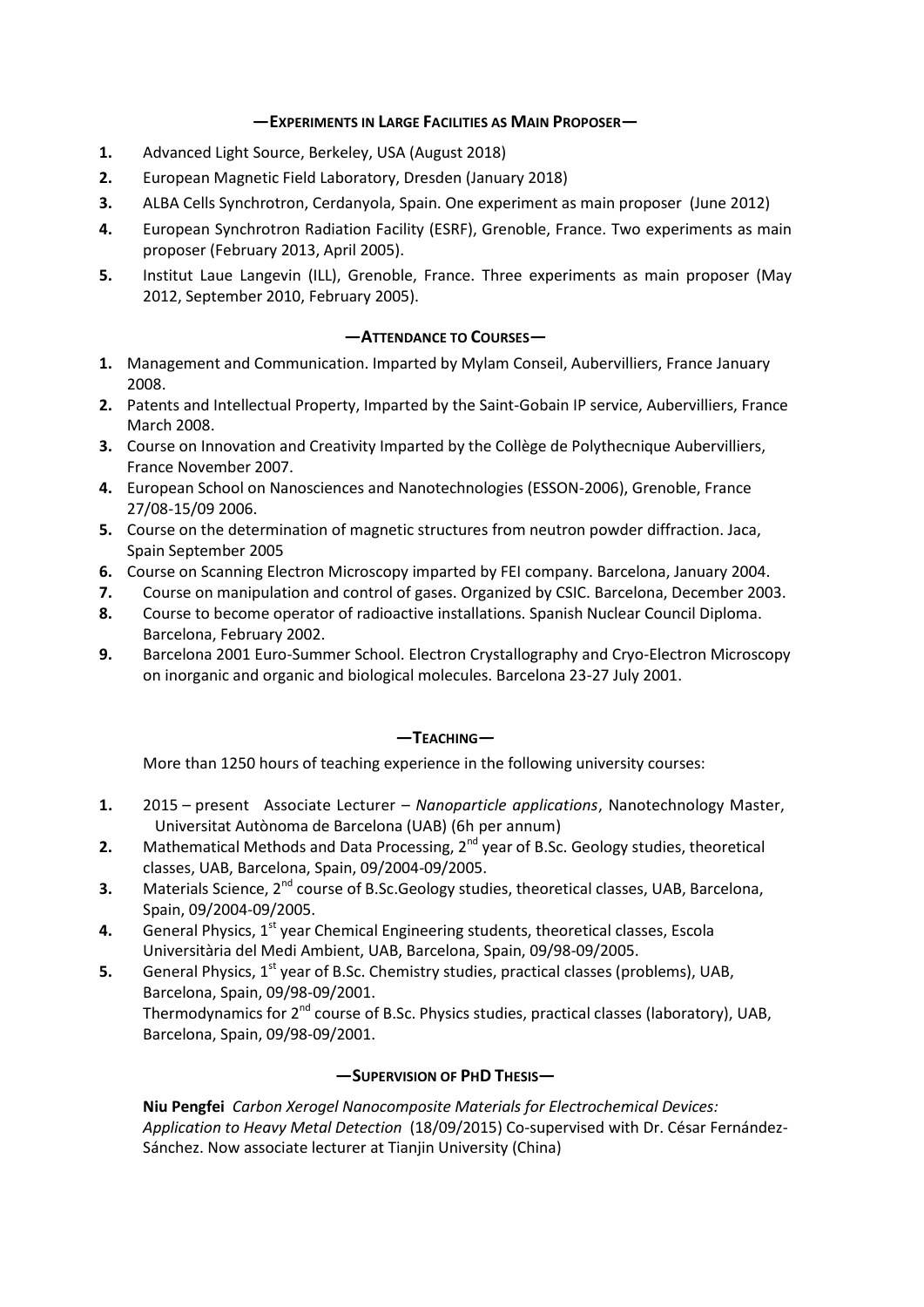**Qianzhe Zhang** *Epitaxial quartz films on Si: Microstructural control for sensing applications* (tentative defense September 2019) Co-supervised with Dr. Adrian Carretero-Genevrier

**Zheng Ma** *Understanding the ferroelectricity and magnetoelectric coupling in ε-Fe2O<sup>3</sup>* (tentative defense September 2020)

**Jan Grzelak** *Mesoporous magnetic nanorods for theranostics* (tentative defense October 2020) Co-supervised with Prof. A. Roig

#### **—SUPERVISION OF POSTDOCTORAL FELLOWS—**

**Woiciech Saletra** *Stabilization of New Polymorphs* (October 2015-March 2015)

**Laura Asturias** *Electrochemical sensing of heavy metals in sea water* (January 2015-July 2016) appointed within the EU project COMMON –SENSE (

#### **—STUDENT TUTORING—**

- **1. Anyi Jin** last year BSc student in Chemistry at UAB, Barcelona, "Synthesis and characterization of epitaxial SiO<sub>2</sub>-GeO<sub>2</sub> films on Si(100)" (October 2017-February 2018)
- **2. Albert Serra** MSc student at Universitat Ramon Llull, Barcelona "Microfabrication of microelectrodes by combined chemical solution deposition and photolithography" (September 2017-February 2018)
- **3. Mihaela Tomickova**, PhD student at Palacky University, Olomuc, Checz Republic "Synthesis of Sc-doped ε-Fe<sub>2</sub>O<sub>3</sub>" (September-December 2017)
- **4. Ander Arbide** last year BSc student in Nanosicence at UAB, Barcelona, "Microfabrication of microelectrodes by combined chemical solution deposition and photolithography" (January 2017-June 2017)
- **5. Valentin Natarov**,PhD student at Minsk University, Belarus Synthesis of Mesoporous silica Nanorods with metal nanoparticles"
- **6. Natalia Saez** MSc student of biomedical engineering at Universitat de Barcelona "Culturing Fibroblasts on piezoelectric quartz films on Si(100)" (September December 2015)
- **7. Jose Luis Ocaña**, "Synthesis of hard magnetic materials without rare earths" (January-June 2014)
- **8. Daniel Beltran**, "Synthesis and characterization of epitaxial SiO<sub>2</sub>-GeO<sub>2</sub> films on Si(100)" (January-June 2014)
- **9. Mathieu Cailhau** 2nd year MSc student at Chimie ParisTech "Synthesis of hard magnetic comoposites of  $Mn_xFe_{2x}O_3$  and  $\epsilon$ -Fe<sub>2</sub>O<sub>3</sub> Microwave synthesis and Sol-Gel Chemistry" (March-August 2013)
- **10. Eric Segura** last year MSc student in Physics at the UAB "Preparation of Al<sub>x</sub>Fe<sub>2-X</sub>O<sub>3</sub> by Atomic Layer Deposition" 6 month Inthership (January-June 2012)
- **11. Aqeel Aslam,** last year BSc student at the Faculty of Materials Sciences and Engineering GIK Institute, Topi Pakistan, 2 months (June-July 2010), "Magnetic core-shell nanoparticles".
- **12. Muhammad Hamza Ikram**, last year BSc student at the Faculty of Materials Sciences and Engineering GIK Institute, Topi Pakistan, 2 months (June-July 2010), "Nanostructured silica and carbon aerogels for electrochemical sensor devices".
- **13. Julien Lambert**, MSc student at University of Rennes, 6 month internship (March-August, 2009), "Development of a system for the measurement of the electrical conductivity of molten glass".
- **14. Rémi Olivon**, University of Rennes, 6 months (March-July, 2007) "Porous glass-ceramics".